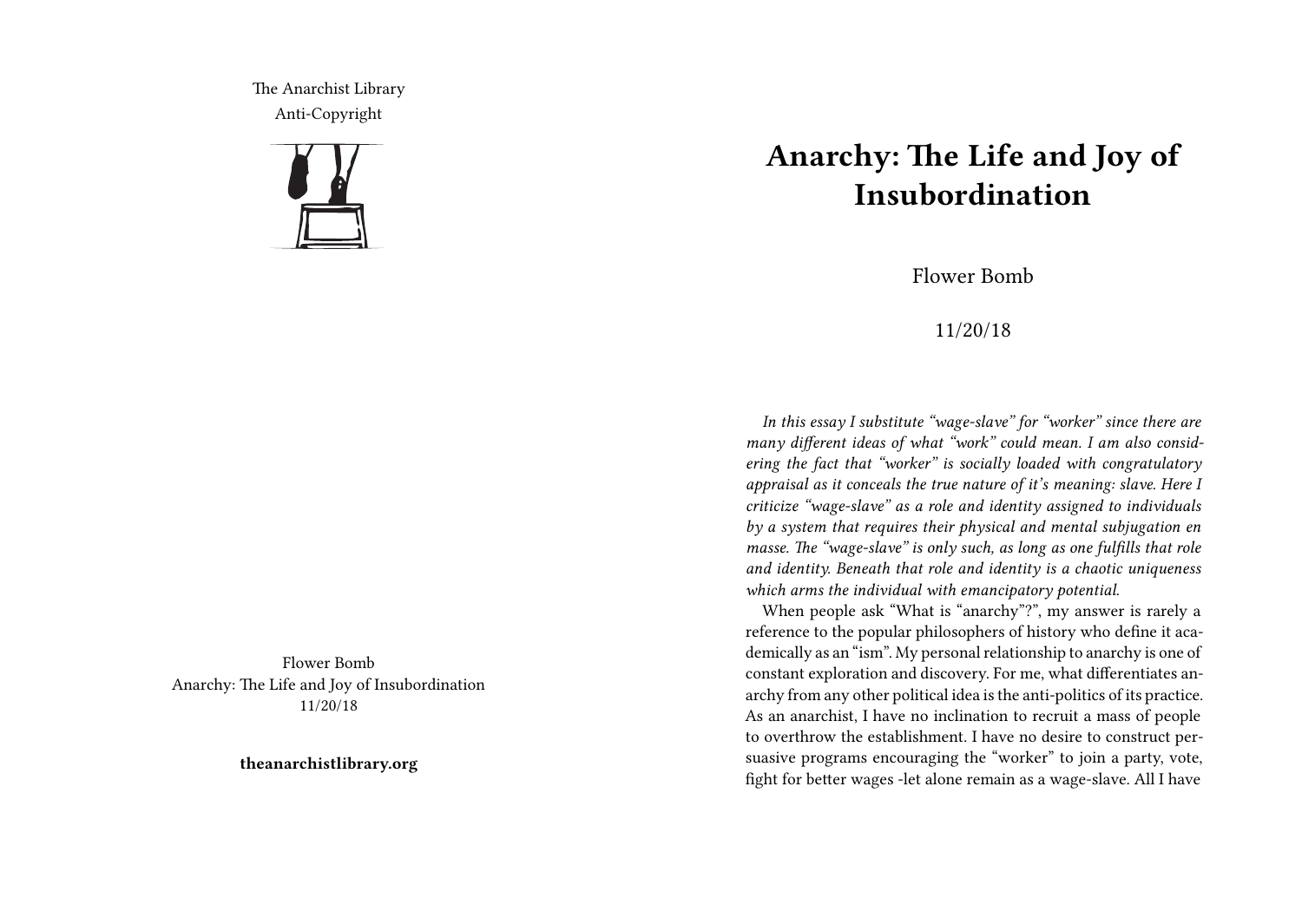is an anarchist project of my own: the reclaiming of my life from wage-slavery and social control. It is a project of self-preservation armed with hostility to all that attempts to categorize, confine, and control me.

Things we come to familiarize ourselves with like presidential elections, the police, banks, and wage-slavery are all social systems constructed to maintain order – an order maintained through coercion, disempowerment, and fear. Together these things make up the governmental establishment which occupies and applies ownership to geographical locations. The maintaining of this occupation relies heavily on an apparatus that monopolizes violent force, as well as the subjugation of any persons residing in these locations. The subjugation of a population of people wouldn't succeed without the normalized logic of submission and psychological warfare. In order to gain access to the monopolized resources needed to survive, the conquered population of people are forced to reproduce and maintain the establishment through wage-slavery: enslavement in exchange for a monetary wage. At the root of this social control is the domination of the individual – a domination which reinforces the logic of individual submission to the group. For the sake of the leftist wet-dream, imagine every individual wage-slave deciding to quit their job, all at once, and all those who didn't have a job deciding against getting one. Those few who monopolize resources would quickly lose everything and everyone they needed to protect them. With the expropriation of violent force, these individuals could unite and destroy those maintaining hierarchical power. But as years have shown, the continuity of capitalism and the slave-master relationship is complex and reinforced in a variety of ways.

As an anarchist against work, I will still validate the wageslave's stress and fear of poverty, their personal justifications for submitting to slavery and the colossal misery that accompanies these things. I can not deny the power of materialist accumulation, consumerism, and the toxic escapism which acts to distract and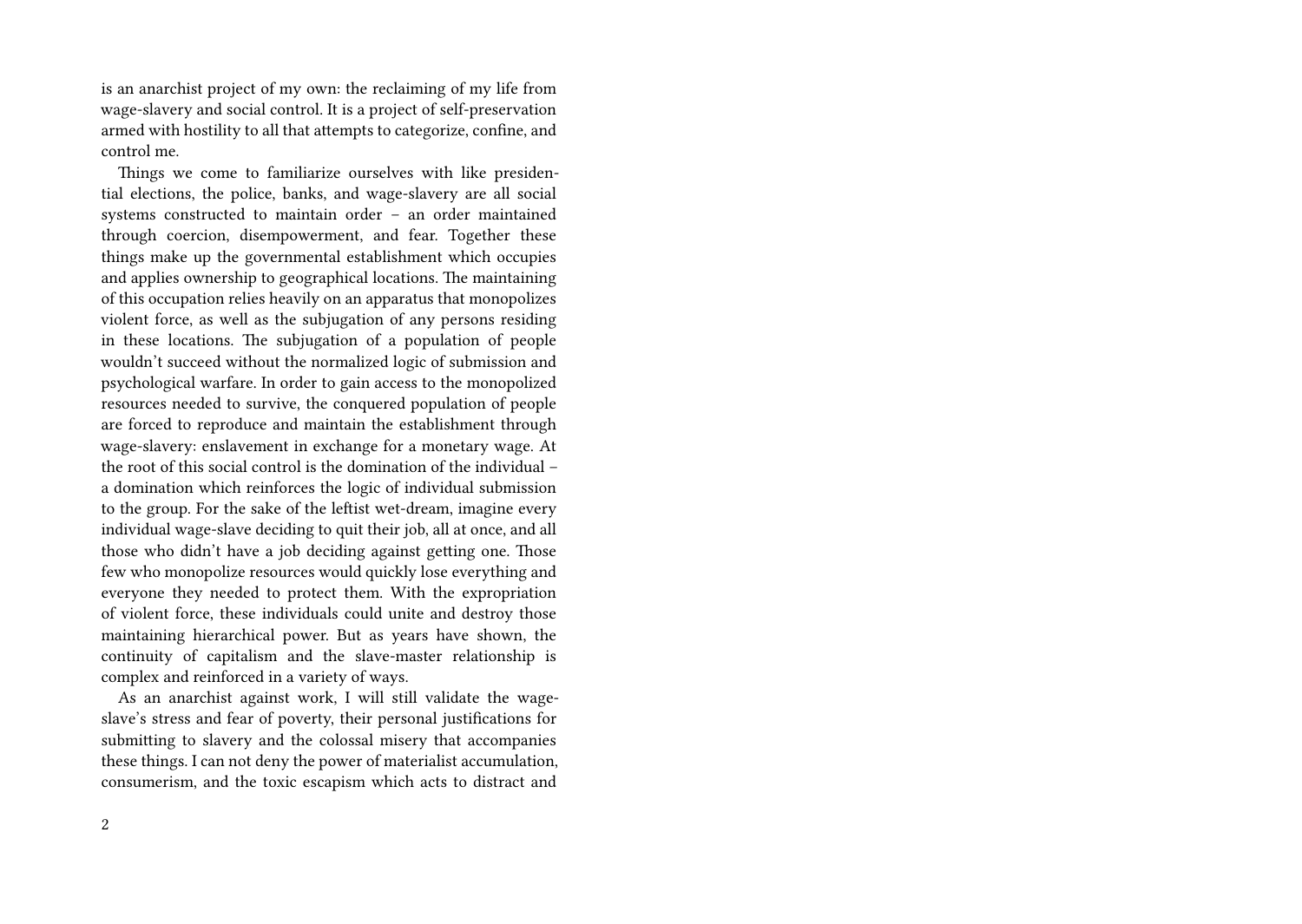governed by anthropocentric laws and order. I rejoice my anarchy in the transformative abandonment of the role and identity of "the proletariat". There is no great future revolution on the horizon to organize or wait for. There is only today, with no guarantee of tomorrow. There are no charismatic leaders to open the door to freedom. There is only the power of anarchist individuality defined by the liberating ammunition of desire.

pacify outrage. I have seen apathy personalized as a lifelong commitment, embraced by those too emotionally defeated to break the chains of capitalism's captivity. The idea of mass revolt would be ideal, but is unfortunately utopian. The workplace is constantly evolving to be more accommodating to the wage-slave. This includes, but not limited to, serving as a remedy for boredom, a platform for social networking and emotional comfort through economic security. These small personal relationships with work play a big role is stunting efforts to organize mass worker revolt. In other words, many people enjoy wage-slavery, and will even sabotage efforts to organize against it. It is inaccurate to assume people are one monolithic mass willing to rise up against the establishment. But rather than relying on a mass revolt, there is the power of uncontrollable, unpredictable individual revolt. These revolts are composed of cells or "lone wolf" individuals who make revolt a daily practice rather than a future phenomena to wait for. As an ex-wage-slave, I will validate the unique history and personhood of a wage-slaving individual, their desire for freedom and the suppressed rage that accompanies their contempt for what they do. I will validate their hatred for every social construct of domination that compresses them. I will validate a wildness they keep caged up in fear of being called "crazy" or "weird". I will validate a behavioural uniqueness they possess which society would attempt to pathologize and eliminate to maintain psychiatric standardization.

So many norms, roles, and identities shoved down our throats from birth - is it really a surprise that the oppressed "workers of the world" haven't smashed capitalism to pieces by now? Where in the prison of society do we find the encouragement to not only be our unique wild selves, but to also weaponize our hostility towards the societal apparatus of control? Individuality, often promoted within the confinement of a pre-constructed identity – one assigned at birth and necessary for the functioning of capitalist society – is defined by society rather than the chaos of indefinite, ungoverned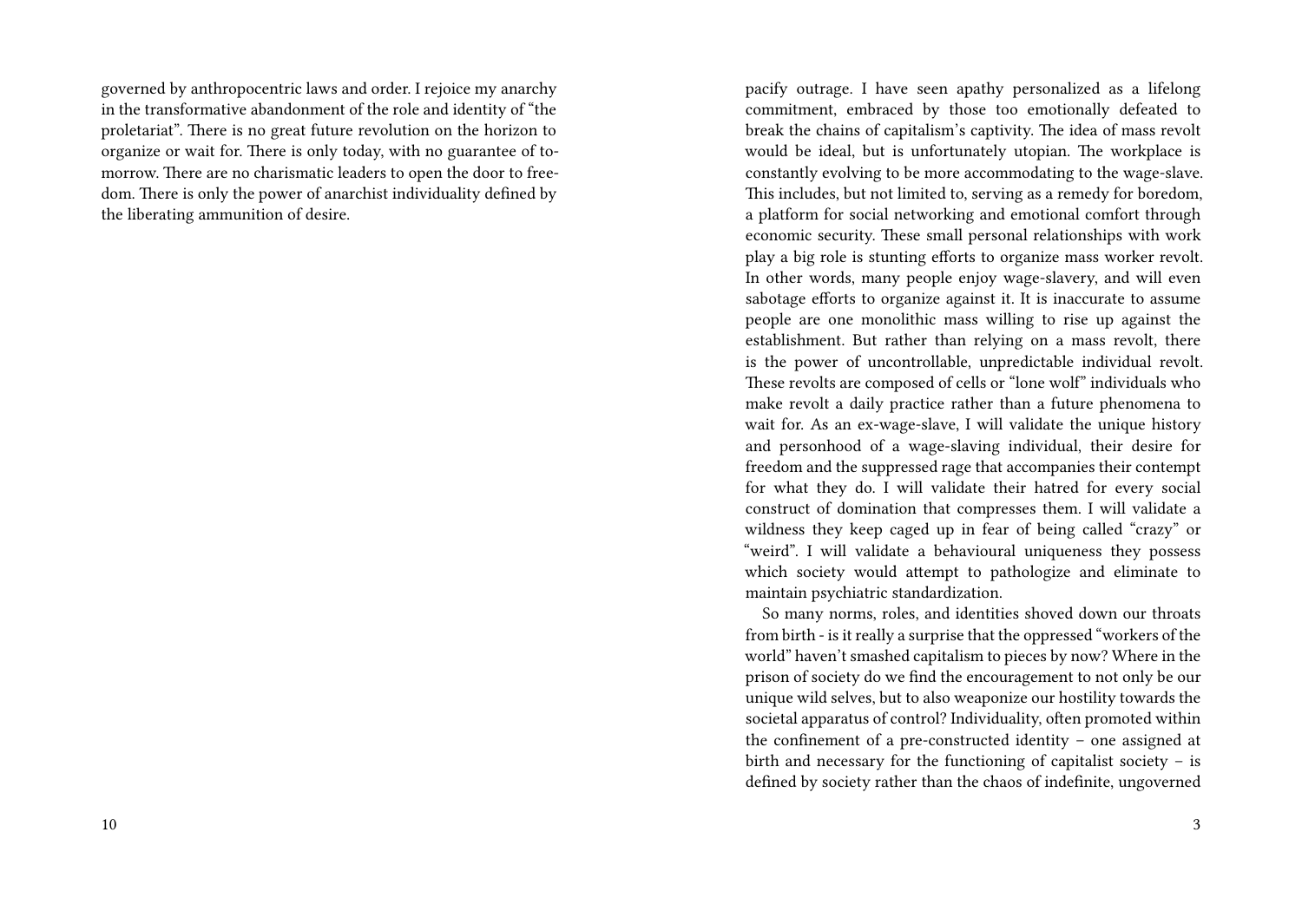self-discovery. Due to the anthropocentric lens through which we view the world, wildness is moralized as an evil savagery in need of domesticating and management. Wildness is the enemy of the technological colonization of the natural world. So what does anarchist wildness look like? Anarchy as wildness refuses the control and domination of socially constructed systems which subjugate individuality. Where ever there is social constructs attempting to subjugate individual uniqueness, there is a politicized program at play. This program (which often attempts to acquire a dominating position) is responsible for normalizing a standardized way of life in which individual people are reduced from complex ever-changing beings to the identity of "worker", or - for the sake of this essay -"wage-slave".

What does it mean to be ungovernable? Within ungoverned self-discovery come questions of survival. Without the instinct of survival, the capitalists who profit from the products of my labor would have no leverage to enslave me. Food, shelter, etc. are essentials that require the labor of others to maintain. Under systems that require a mass of people to maintain, individuals are discouraged from finding the power to acquire their own food and/or create their own shelter. Today, shelter (industrial buildings fixed up with plumbing, electricity, etc) are manufactured by one group of people (wage-slaves) and sold to, and occupied by others (consumers). Alienation can be found here where those purchasing or renting space have no direct connection to its construction. Just the same as when people purchase food in grocery stores, they are disconnected from the true source of that food (slaughterhouses, for example) since someone else puts in the work to harvest, process, and package it. The leverage capitalist society maintains over every individual is that of survival. Through monopolizing resources, those with the most can enslave those with the least. So what way do anarchists survive if they refuse the role and identity of "wage-slave"? If an individual decides to arm their desires with action, how does that individual refuse enslavement

through a fearless self-confidence and the desire to become socially ungovernable.

Could an individualist anarchist change the world? As unlikely as it seems, who am I to say no? Different people are inspired by different things. To some, a personal relationship with someone else's words can shatter a worldview. Those same words armed with the actions of an individual could spark flames of social insubordination, possibly multiplying into spontaneous fires of joyful emancipation. It is not the leadership of deceptive, double speaking academics or committees (invisible or not), political schemes, or popular catch phrases that ignite personal rebellion. In my opinion and experience, it is the discovery and re-claiming of "self" as powerful, unique, and wild. From this perspective, anarchist illegality negates the domesticated conformity of internalized workerism. Illegalist anarchy confronts law and order with insurgency, preserving wild chaos as individuality against the homogenizing effect of society. To reclaim and reinvent one's life as a daily exploration of personal adventure is anarchy against the socialized guilt and pressure to abandon rebellious youth.

Wage-slavery is the enemy of play, individuality, and freedom. Social systems require the subjugation of individuality to either homogenized membership or fixed group-identities in order to maintain their existence. With all social systems the formula is similar: individuality is surrendered to the group in order to be granted access to resources. Under capitalism, the wage-slave - or in Marxist terms, "the proletariat" - is an identity pre-configured with the role of reproducing capitalist society. This includes an individual surrendering their mind and body to a master in exchange for a wage that serves as the permission slip to access resources. But to the anarchist individual armed with the illegality of resource expropriation, anarchy is survival without permission.

Anarchy can not be experienced through history books, the reformation of work places nor the confines of a new societal system. Anarchy breathes with the rhythm of the wild in constant flux, un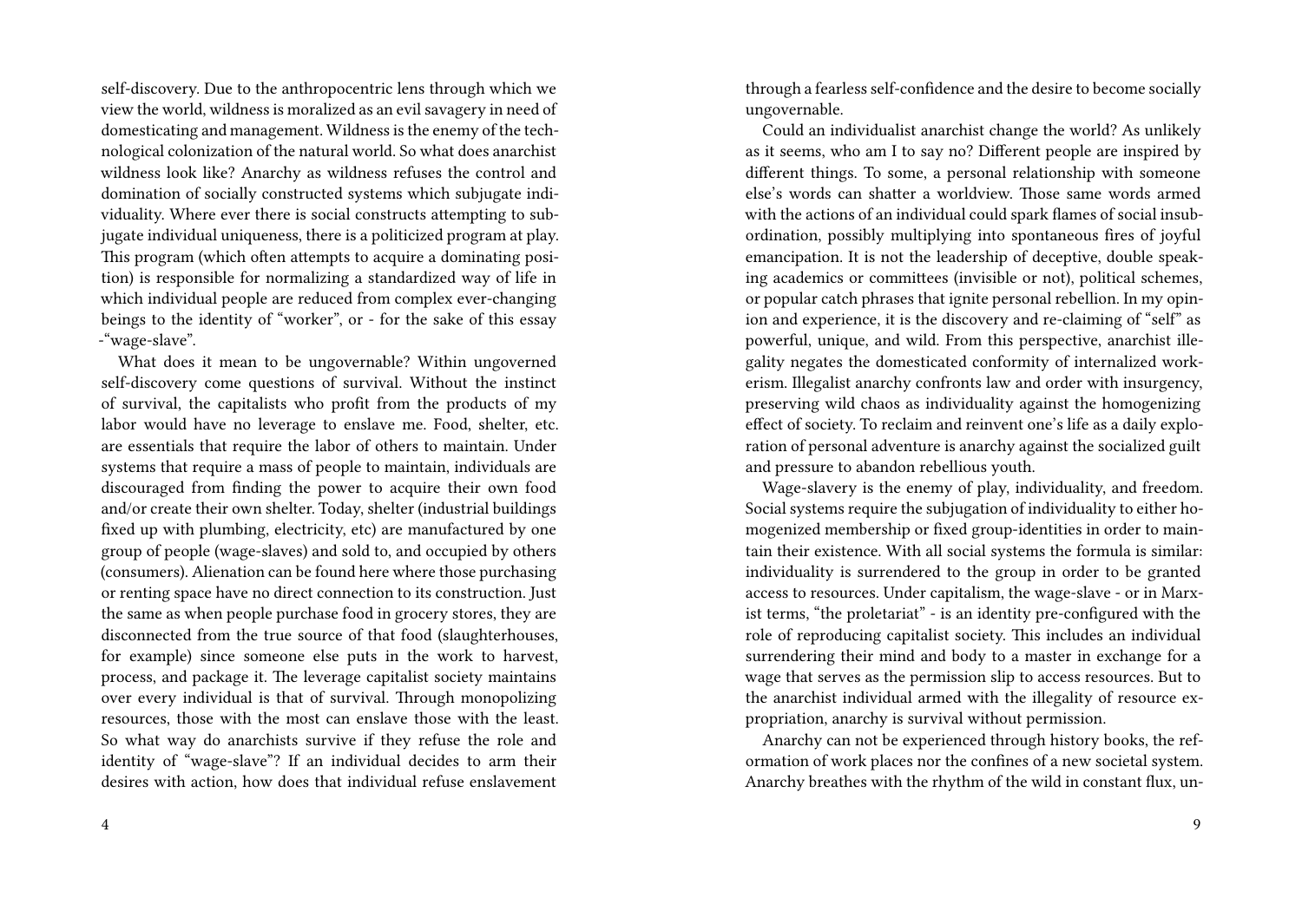assignments of social constructs and embraces life as anarchistic existence? A life of illegalist anarchy then allows for the limitless possibilities of creating one's self day by day.

In my opinion, refusing the wage-slave role and identity destabilizes social control on an individual level. Since it is a firm work ethic that must be drilled into the individual to secure the foundation of capitalism (or any system that requires massified subjugation for its sustainability), individuals who refuse wage-slavery are subjected to a variety of social pressures including personal judgement, ridicule and the threat of poverty. To build up a confidence in one's self that is immune to the social pressures of being talked down to (as well as a confidence in ones creative, determined self to avoid poverty), is to reclaim power as an individual. It is a power that reclaims "self" from the role and identity of "proletariat", "worker", or "wage-slave".

Like chaotic negation to all socially fixed identities, there is power in contradicting the social identity and expectation of the "wage-slave". This power also undermines the assumption that "the group" (or formalized organization, society, the masses etc.) is stronger than the individual. If "the group" is unable to subjugate an individual, that individual carries the potential to inspire the emancipation of other individuals from "the group". A group, or systemic establishment, is only as powerful as the subservience of the individuals who comprise it. Without subservient individuals to reinforce the power of "the group", there is no group - only empowered individuals.

The power of presidents, politicians, the police, and the military industrial complex, economic systems of every form and social constructs require the subservience of individuals. Without individual participation, the continuity of any system unravels. This is what makes individuality not only important but also powerful. Under capitalism, refusing wage-slavery requires courage; assimilatory subservience is psychologically coerced with the threat of starvation and poverty. The logic of submission is only negated

to a boss or master and continue maintaining access to resources? Under capitalism, the expropriation of resources from those who monopolize them is considered illegal. This is where anarchism breaks away from the civilized notions of social reform and finds affinity with illegality.

I can only speak for myself when I talk about illegalist anarchy since for every individual, their interpretation will be influenced by circumstances unique to their experience. There is also an entire history rich with illegalist anarchy taking place in the early 1900s around the globe, and continuing on today. For the purpose of this particular essay I will be focusing on illegality related to resource expropriation as an argument against wage-slavery. So from this perspective, illegalist anarchy is the refusal to confine my anarchist activity to an above-ground, liberalized, mass-appeal activity. It is the daily practice of experimenting with methods of survival that refuse the limiting moral code of law and order. It is the weaponizing of chaos from which I find courage and strength in joyfully discovering new ways of surviving – all of which circumnavigate wage-slavery. I have grown sick and tired of bosses, workplaces, and forcing my body to wake up with the sound of a blaring alarm. I am in full retirement from wage-slavery at the age of thirty-three, and I have absolutely no desire to turn back. So, how do I eat? How do I survive without a paycheck from a workplace to sell my labor? A reality that is often difficult to remember is that everything one needs to survive already exists all around. In addition to poly-crop guerrilla gardening and foraging, food is stockpiled high in grocery stores. Tools for creativity and sabotage are hoarded by hardware stores. Dumpsters are filled to the brim with a variety of resources. What has been stolen from the individual is a sense of direct connection to these resources. Through learned consumerism, people see themselves as merely consumers- basically, "If I don't have the money for this food, I just go hungry tonight.". Through fear, capitalism along with the state has pacified a healthy outrage that could motivate us to take